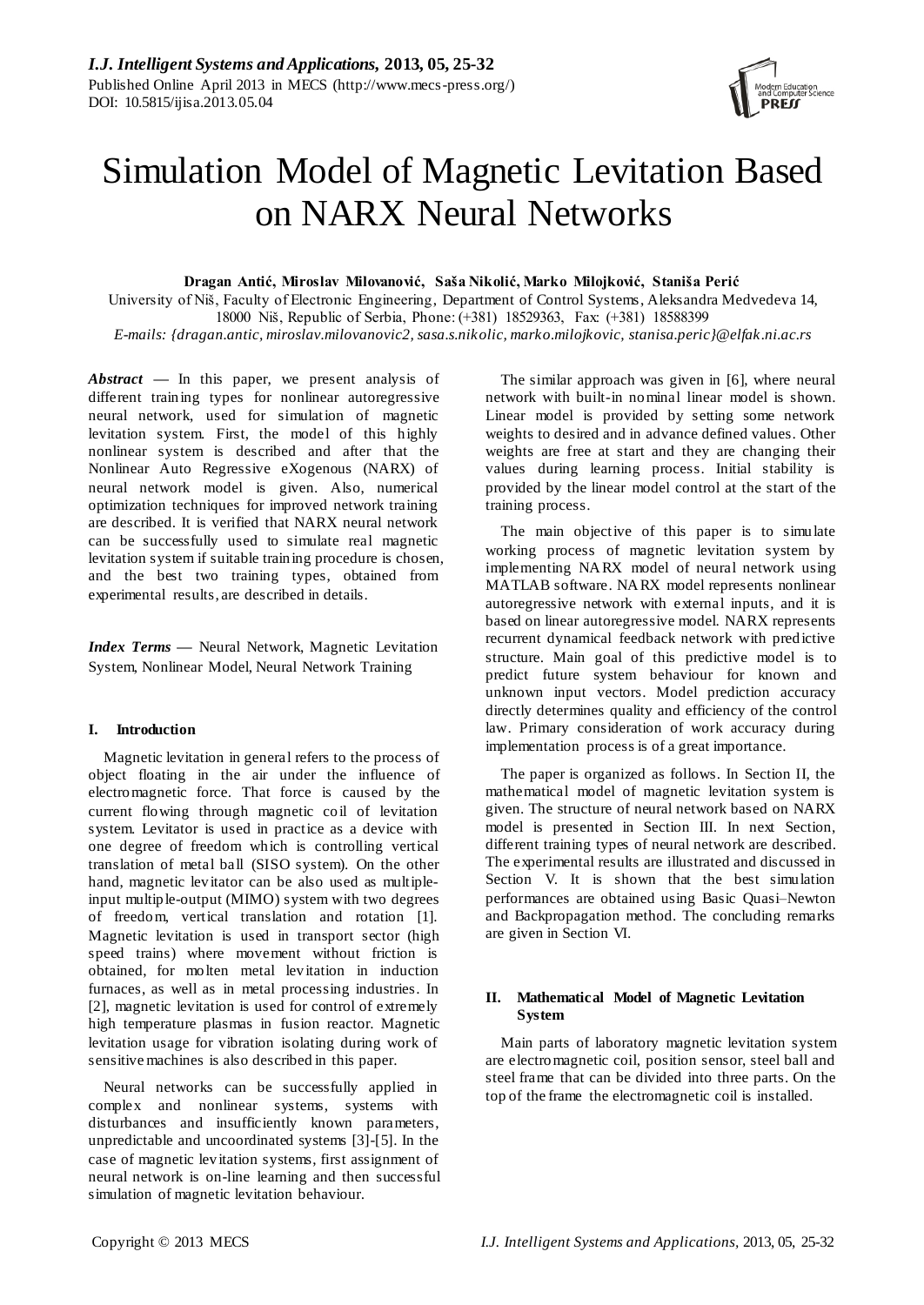

Fig. 1: Magnetic levitation system

One of its magnet poles is pointing to the middle part of frame. Sensor for tracking ball position is installed in wall of the middle frame part. Ball holder (where the ball is positioned when system is inactive) is installed on bottom part of the frame. There are also magnetic levitators with two electromagnetic coils and in that case, instead of ball holder, second electromagnetic coil is installed. In this paper we used magnetic levitation system [7] with one electromagnetic coil (Fig. 1), so the second type of levitation system will not be described further.

Magnetic levitator can be divided into two subsystems, mechanical and electrical [8]-[10]. For electrical subsystem it is important to single out electromagnetic coil inductance  $L(H)$ and its resistance  $R_{i}(\Omega)$  . Electrical subsystem can be described with the following well-known differential equation:

$$
U = R_i i + L \frac{di}{dt}
$$
 (1)

In order to determine the current in coil, the resistor  $R<sub>S</sub>$  is serial connected to the coil. In that way voltage  $U_s$  can be measured across resistor  $R_s$ , by using A/D convertor for measuring current  $\hat{i}$ . Now, (1) can be rewritten as:

$$
U = (R_i + R_s)i + L\frac{di}{dt}
$$
\n(2)

After applying Laplace transform we obtain:

$$
G_e(s) = \frac{I(s)}{V(s)} = \frac{1}{Ls + (R_t + R_s)},
$$
\n(3)

where  $I(s) = A[i(t)]$ ,  $U(S) = A[u(t)]$ ,  $A$  is Laplace transform operator.

On the other side, modelling mechanical subsystem can be performed simply by defining force *F*, that

$$
F = mg - K_f \left(\frac{i}{x}\right)^2\tag{4}
$$

where  $m$  - is steel ball mass,  $\frac{g}{g}$  - gravitation constant,  $K_f$  - magnetic force constant which is valid for pair electromagnet - ball,  $i$  - current which flows through electromagnet,  $x$  - ball distance from magnet. Using second Newton's law, equation (4) can be rewritten as:

$$
m\frac{d^2x}{dt^2} = mg - K_f \left(\frac{i}{x}\right)^2
$$
 (5)

The value of electromagnetic coil current in steady state  $i_{ss}$  can be determined by (5). That current defines constant of ball position  $x_{ss}$  in a steady state. If we take into consideration that velocity and acceleration are equal to zero in steady state, i.e.,  $dx/dt = d^2x/dt^2 = 0$ , then  $(5)$  is given as:

$$
i_{ss} = \sqrt{\frac{mg}{K_f}} x_{ss}
$$
 (6)

Theoretically, regulation of the ball position can be performed by (6). Anyway, external disturbances, uncertainty and system parameter variations affect on existence of high nonlinearity degree and require feedback controller installation which purpose is advancement of mechanical subsystem performances. In general, adding linearity into the system must be done first [11], and after that control process begins. In this paper NARX neural network is used for experimental substitution of real system of magnetic levitation. If training process is successfully performed, we are going to get values on network outputs with minimal errors comparing to the real levitator output values. In that way authentic experimental work with simulator of magnetic levitation system can be provided only by programming in MATLAB software. Magnetic levitation system block diagram is shown in [7]. Nonlinear mathematical model of Inteco magnetic levitation systemis given by the following equations:

$$
\dot{x}_1 = x_2, \n\dot{x}_2 = -\frac{F_{em}}{m} + g, \n\dot{x}_3 = \frac{1}{f_i(x_1)} (k_i u + c_i - x_3), \nF_{em} = x_3^2 \frac{F_{emP1}}{F_{emP2}} \exp\left(-\frac{x_1}{F_{emP2}}\right), \n f_i(x_1) = \frac{f_{ip1}}{f_{ip2}} \exp\left(-\frac{x_1}{f_{ip2}}\right),
$$
\n(7)

where  $x_2 \in \mathfrak{R}$ ,  $x_3 \in [x_{3M/N}, 2.38]$ ,  $u \in [u_{MN}, 1]$ . Values of used parameters in (7) are given in Table I.

I.J. Intelligent Systems and Applications, 2013, 05, 25-32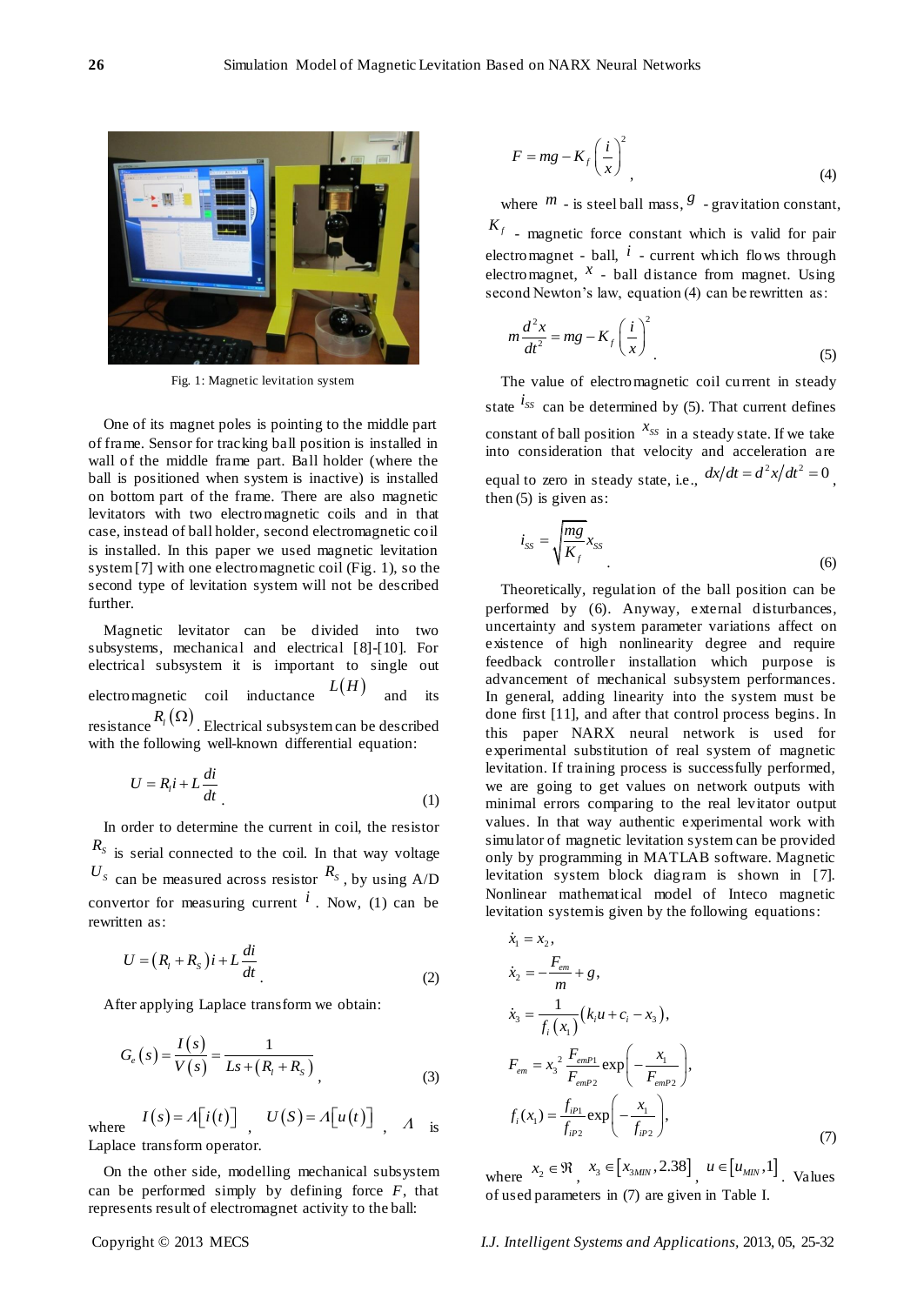| <b>Parameter</b>                 | <b>Value</b>          | Unit                      |
|----------------------------------|-----------------------|---------------------------|
| $\boldsymbol{m}$                 | 0.0571 (big ball)     | [kg]                      |
| g                                | 9.81                  | $[m/s^2]$                 |
| $F_{\scriptscriptstyle em}$      | $f(x_1, x_3)$         | [N]                       |
| $F_{emP1}$                       | $1.7521\times10^{-2}$ | [H]                       |
| $F_{emp2}$                       | $5.8231\times10^{-3}$ | $\lceil m \rceil$         |
| $f_i(x_1)$                       | $f(x_1)$              | [1/s]                     |
| $f_{ip1}$                        | $1.4142\times10^{-4}$ | $\lceil \text{ms} \rceil$ |
| $f_{ip2}$                        | $4.5626\times10^{-3}$ | [m]                       |
| $c_i$                            | 0.0243                | [A]                       |
| $k_i$                            | 2.5165                | [A]                       |
| $x_{3MIN}$                       | 0.03884               | [A]                       |
| $u_{\scriptscriptstyle M\!I\!N}$ | 0.00498               |                           |

Table 1: Parameters of nonlinear mathematical model

Variables *FemP*<sup>1</sup> and *FemP*<sup>2</sup> are electromagnetic force values, variables  $f_{iPI}$ ,  $f_{iP2}$ ,  $c_i$  and  $k_i$  are actuator values, and variables  $x_{3MIN}$  and  $u_{MIN}$  are limitations.

## **III. Neural Network Based on NARX Model**

Nonlinear autoregressive network with external inputs is recurrent dynamical feedback network which connects defined network layers. NARX model is based on linear autoregressive model, used for modelling serial time sequences. Function that characterizes NARX model can be represented as [12]:

$$
y(t) = f\left(\frac{y(t-1), y(t-2), ..., y(t-n_y)}{u(t-1), u(t-2), ..., u(t-n_u)}\right)
$$
(8)

From (8) it can be concluded that the next (predicted) output signal value  $y(t)$  is obtained from the previous output signal values  $(y(t-1), y(t-2), ..., y(t-n<sub>y</sub>))$ and the previous independent input signal values  $u(t-1), u(t-2), ..., u(t-n<sub>u</sub>)$ . NARX model can be implemented by neural network using conventional feedbacks for function *f* approximation, exclusively for making connections between output network vector  $y(t)$  and inputs into layer 1. The block diagram of

NARX neural network is shown in Fig. 2.



Fig. 2: NARX neural network block diagram

Vector  $u(t)$  is brought to the system as two-layer input, passing through time delay block (TDL) and in that way part of function (8),<br>  $(u(t-1), u(t-2), ..., u(t-n_u))$ , is realized. Vector  $n^1(t)$ is obtained from defined weight coefficients  $IW^{1,1}$ , bias  $b^1$ , and output network vector

 $y(t)$  which is led to time delay block and after that multiplied by weight coefficients  $L^{W^{1,3}}$ . Obtained vector  $n^{1}(t)$  is then led to the first layer activation function  $f^1$ . Output from the first layer  $a^1(t)$ , representing action result of activation function  $f^1$ ,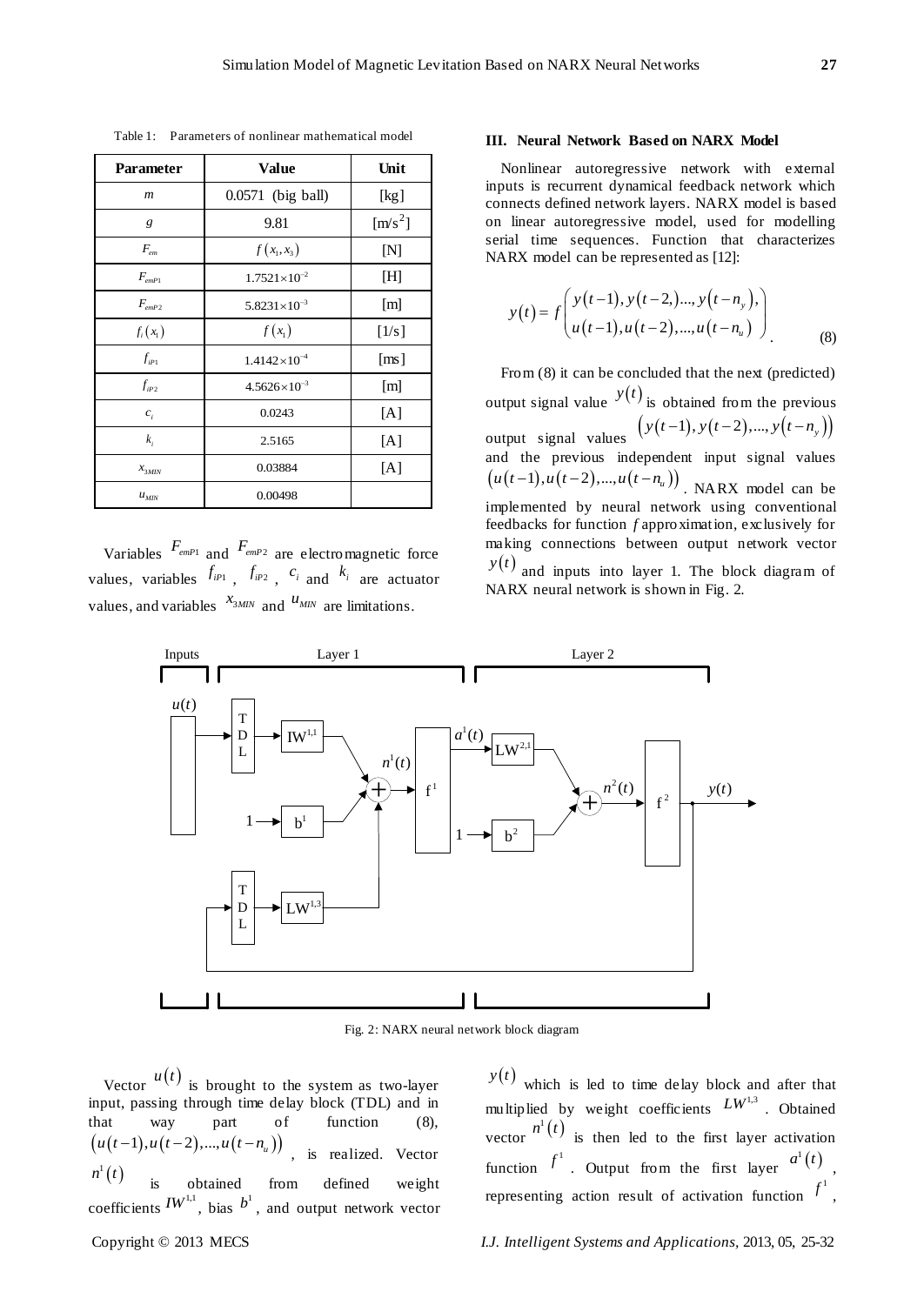comes to the second layer where it is being transformed (by weight coefficients  $LW^{2,1}$  treatment and bias  $b^2$ ) into vector  $n^2(t)$ . This vector has been brought then on bias  $f^2$  of input function and final neural network output  $y(t)$  is obtained after that. Output vector  $y(t)$ represents result of neural network working process, and as we mentioned before, output vector is brought to TDL of layer 1.

That way the second part of depending function (8):  $(u(t-1), u(t-2), ..., u(t-n<sub>u</sub>))$  is realized. Described model can be used as a predictor for the prediction of next input signal. It can be also used as nonlinear filter and in that case undesirable noises from input signals are removed.

#### **IV. Neural Network Training Methods**

Real data obtained from magnetic levitation system (explained in Section II) is used for training process. Current values from electromagnetic coil of magnetic levitator are chosen for training process input data, as well as position values (positions which steel ball have had at individual moments of time). Figures 4 and 5 represent levitation characteristics during PID control of ball position. Position and current values are taken with discretization period of  $T = 0.25$ ms. Magnetic coil should be supplied with constant current (approximately 0.78A) in ideal case of ball levitation (levitation without oscillations). In Fig. 4, value 0.78A is zero position on vertical axis.

Current is changing in interval [-1, 1] during oscillations, which corresponds to the real values given in [A] in interval [0.77, 0.79]. That means that notch between 0 and 1 is making current changes up to 0.01A maximum. In Fig. 5, zero position on vertical axis represents ideal ball position if there are no oscillations.





 $-0.4$ Fig. 5: Ball position changes with discretization period of  $T = 0.25$ ms

Ball positions during work of levitation system are maximally changing 2.25mm comparing to ideal (zero) positions. That means that notch between 0 and 1 on vertical axis represents position change, which in maximal case (when position 1 is achieved) is 2.55mm.

After current and position data transformations into input and output vectors respectively, important parameters of future neural network are going to be defined. NARX neural network presented in previous section is chosen for modelling neural network. Eleven different training types [13]-[16] were applied on this neural network during realisation of experiments, and next three types of numerical optimization techniques were chosen:

- Conjugate gradient algorithms (Backpropagation method with Fletcher – Reevs type of parameters update, Backpropagation method with Polak – Ribieres updating type, Backpropagation method with Powel – Beales type of data reinitialisation, and scaled conjugate gradient method) [17],
- Quasi Newton method (one-step interception method and basic Quasi – Newton type of updating parameters) [18],
- Levenberg Marquardt method (method of Bayesian regularization, and basic form of Levenberg – Marquardt method) [19].

In addition of optimization techniques, basic methods of descending gradient are applied, as well as flexible backpropagation learning algorithm. Every mentioned type of training was tuned during experiment: neuron number modifications in hidden layers were done, as well as iteration number modifications during training process.

After completing dozens of experiments it is shown that best experimental results are obtained from two methods: basic Quasi – Newton type of parameters updating and Backpropagation method with Polak – Ribiere type of updating parameters. It is verified that those two training procedures can be used for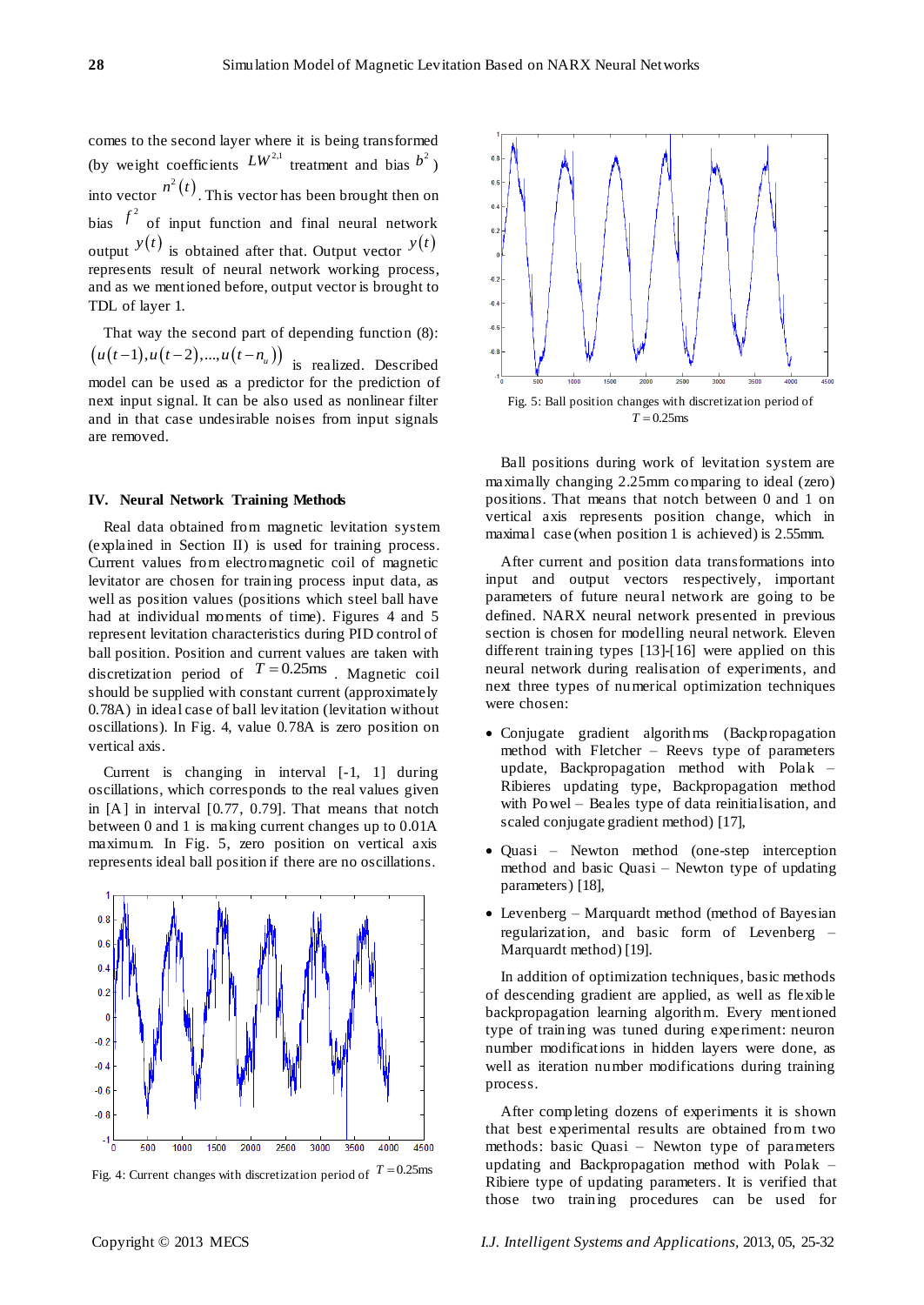simulating highly nonlinear systems and in next section obtained experimental results will be shown.

#### **V. Experimental Results**

Basic Quasi – Newton method gives best results with 10 neurons in hidden layer. Training process achieved best performances after 2963 iterations. With further increase of number of neurons in the hidden layer, network performances are improving slowly and it is estimated that optimal solution (if estimation parameters are number of neurons, training iterations and output values) is one with 10 neurons in hidden layer. Obtained results from this type of neural network, compared with results from real levitation system, are shown in Fig. 6.



Fig. 6: Response of real (1) and simulated (2) system

Training type which obtained the best results from all experiments we have done is Backpropagation training method with Polak – Ribieres way of updating data. It is shown that for realization of this NARX network 20 neurons are optimal for implementation of hidden layer.

This network is achieving maximal performances after only 243 training process iterations, what is 12 times less comparing to Basic Quasi – Newton method. Obtained results from this type of neural network and results from real levitation system are shown in Fig. 7.



Fig. 7: Response of real (1) and simulated (2) system

Deviation graphs of two represented learning algorithms are shown in Figs. 8 and 9. It is considered that zero positions (on vertical axes) are values obtained from real magnetic levitation system. Results are

showing that errors which occur are less than 1mm during whole simulation process which can be considered as good experimental results.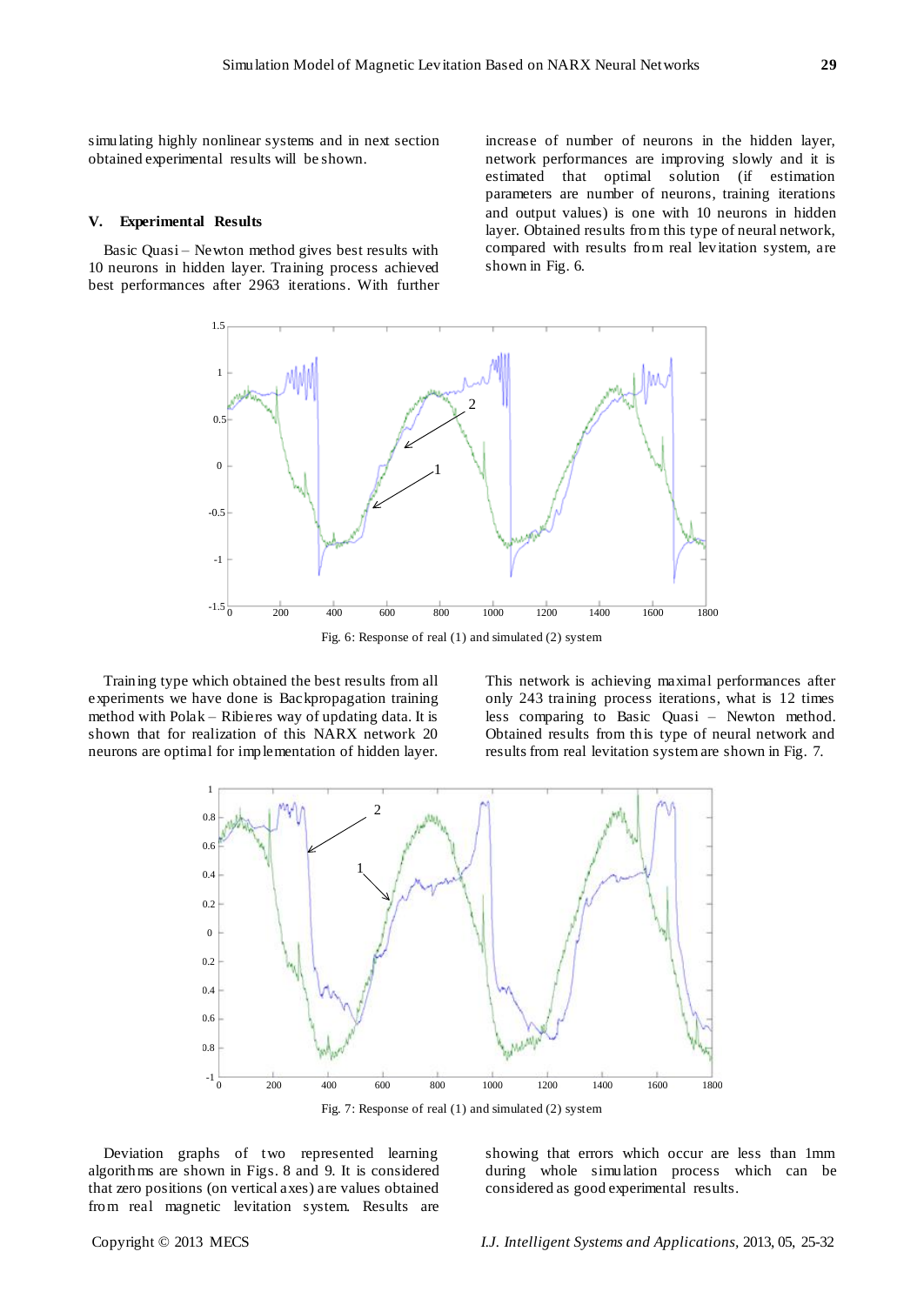

Fig. 8: Network deviations for Quasi – Newton training method



Fig. 9: Network deviations for Backpropagation training method

Based on experimental results, we can conclude that NARX neural network (with appropriate training process and optimal number of neurons in the hidden layer) can simulate real magnetic levitator adequately enough. In this specific case, system response is shown as the change of the ball position regarding to the current which is powering electromagnetic coil. Voltages on coil and ball velocity during levitation process could be also used as experimental parameters.

## **VI. Conclusion**

Neural network has a great potential for doing many simulation tasks, when right physical structure is selected and training process performed successfully. In this paper neural network which can simulate highly nonlinear magnetic levitation system is described. Because of that, there is no need for having expensive magnetic levitation system and neural network is good enough for simulation purposes. Network training process is of a great importance, because if good training method is chosen then there will be high possibility for good optimization and faster learning procedures. Two training procedures which are

obtaining better results comparing to other training types mentioned in this paper are also represented. Nonlinear autoregressive network can be successfully used in complex systems, high nonlinear systems, systems where predictive neural network performances can be expressed.

#### **Acknowledgement**

The paper presented here was supported by the Serbian Ministry of Education, Science and Technological Development (projects III 43007, III 44006 and TR 35005).

#### **References**

- [1] I. Ahmad and M. Akramjavaid. Nonlinear model and controller design for magnetic levitation system. Proceedings of  $9<sup>th</sup>$  International Conference on Signal Processing, Robotics and Automation, University of Cambridge, United Kingdom, February, 20.-22., 2010, pp. 324-328.
- [2] G.K.M. Pedersen and Z. Yang. Multi-objective PID-controller tuning for a magnetic levitation system using NSGA-II. Proceedings of 8<sup>th</sup> Annual Conference on Genetic and Evolutionary Computation, July, 8.-12., 2006, Seattle, Washington, USA, pp. 1737-1744.
- [3] A. Trisanto. PID controllers using neural network for multi-input multi-output magnetic levitation system. Electrican Journal Rekayasa dan Teknologi Elektro, Vol. 1, No. 1, pp. 63-68, 2007.
- [4] M.Y Rafiqa, G Bugmannb, D.J Easterbrooka. Neural network design for engineering applications. Computers & Structures, Vol. 79, No. 17, pp. 1541–1552.
- [5] M. Anthony and P.L. Bartlett. Neural Network Learning: Theoretical Foundations. Cambridge University Press, 2009.
- [6] M. Lairi and G. Bloch. A neural network with minimal structure for MagLev system modeling and control. IEEE International Symposium Intelligent Control/Intelligent Systems and Semiotics, Cambridge, MA, September, 15.-17., 1999, pp. 40-45.
- [7] Inteco, The Magnetic Levitation System (MLS)- User's Manual, Available at www.inteco.com.pl, 2011.
- [8] V. Dolga and L. Dolga. Modelling and simulation of a magnetic levitation system. Fascicle of Management and Technological Engineering, pp. 1118-1124, 2007.
- [9] C.-A. Dragoş, St. Preitl, R.-E.Precup, R.-G. Bulzan, E. M. Petriu, and J. K. Tar. Experiments in fuzzy

Copyright © 2013 MECS *I.J. Intelligent Systems and Applications,* 2013, 05, 25-32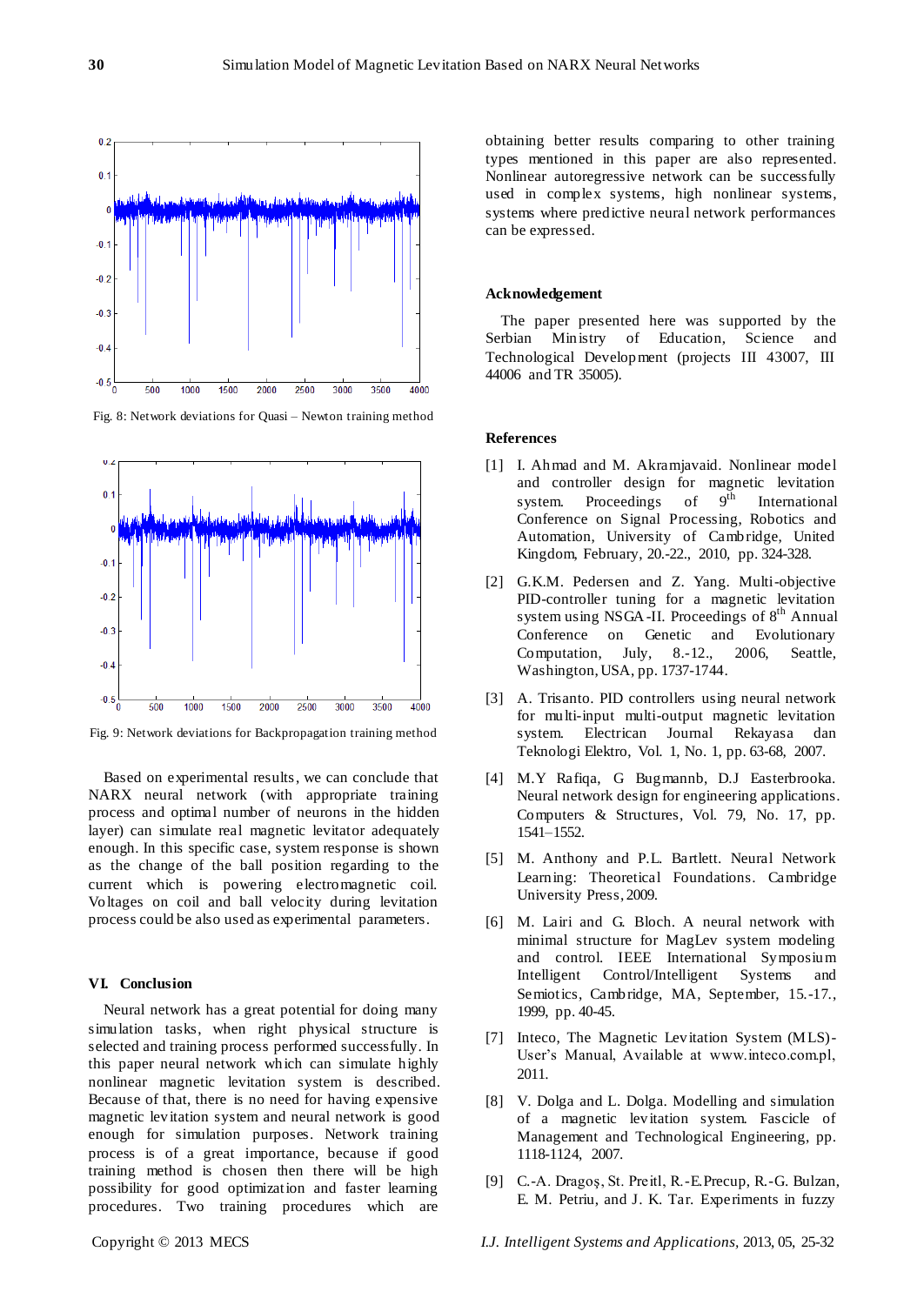control of a magnetic levitation system laboratory equipment. Proceedings of 8<sup>th</sup> International Symposium on Intelligent Systems and Informatics, Subotica, Serbia, 2010, pp. 601-606.

- [10] C.-A. Dragos, St. Preitl, R.-E.Precup, and E. M. Petriu. Magnetic levitation system laboratorybased education in control engineering. Proceedings of  $3<sup>rd</sup>$  International Conference on Human System Interaction, Rzeszow, Poland, 2010, pp. 496-501.
- [11] P. Šuster and A. Jadlovska. Modeling and control design of magnetic levitation system. Proceedings of 10<sup>th</sup> International Symposium Applied Machine Intelligence and Informatics, Herl'any, Slovakia, January, 26.-28., 2012, pp. 295-299.
- [12] M.H. Hudson, M.T. Hagan and H.B. Demuth. Neural network toolbox 7, User's Guide, 2012.
- [13] C. Voglis and I.E. Lagaris. A global optimization approach to neural network training. Neural, Parallel and Scientific Computations, Vol. 14, pp. 231-240, 2006.
- [14] B. Wilamowski. Neural network architectures and learning algorithms. IEEE Industrial Electronics Magazines, Vol. 3, No. 4, pp. 56-63, 2009.
- [15] C.-A. Dragos, R.-E. Precup, E. M. Petriu, M. L. Tomescu, St. Preitl, R.-C. David, and M.-B. Radac. 2-DOF PI-fuzzy controllers for a magnetic levitation system. Proceedings of  $8<sup>th</sup>$  International Conference on Informatics in Control, Automation and Robotics, Noordwijkerhout, Netherlands, Vol. 1, pp. 111-116.
- [16] R.-C. David, C.-A. Dragos, R.-G. Bulzan, R.-E. Precup, E.M. Petriu and M.-B. Radac. An approach to fuzzy modeling of magnetic levitation systems. International Journal of Artificial Intelligence, Vol. 9, No. A12, pp. 1-18, 2012.
- [17] N.M. Nawi, R.S. Ransing, and M.R. Ransing. An improved conjugate gradient based learning algorithm for back propagation neural networks. International Journal of Computational Intelligence, pp. 780-789, 2007
- [18] C. Broyden. Quasi-Newton methods. in Numerical Methods for Unconstrained Minimization, Ed. W. Murray, Academic Press, New York, 1972, pp. 87- 106.
- [19] A. Ranganathan, The Levenberg-Marquardt algorithm. Tutorial on LM Algorithm, 2004.

## **Authors' Profiles**



**Dragan S. Antić** received the BSc degree from the Faculty of Electronic Engineering, Niš, in 1987, and his MSc degree from the University of Niš, in 1991. He received the PhD degree from the University of Niš, in 1994. He is currently working as Full Professor in

Department of Control Systems at Faculty of Electronic Engineering. He is author and co-author more than 180 scientific papers of refereed journals and international/national conferences. His research interests include sliding mode control, nonlinear systems, modelling and simulation of dynamic systems, bond graphs, and orthogonal polynomials.



**Miroslav B. Milovanović** received the BSc degree from the Faculty of Electronic Engineering, Niš, in 2011. He is currently working as Teaching Associate in Department of Control Systems at Faculty of Electronic Engineering. He is author and co-

author of 15 scientific papers of refereed journals and international/national conferences. His current research interests include process control and identification, and neural networks.



**Saša S. Nikolić** received the BSc degree from the Faculty of Electronic Engineering, Niš, in 2006. He is currently working as Teaching Assistant in Department of Control Systems at Faculty of Electronic Engineering. He is author and co-

author more than 50 scientific papers of refereed journals and international/national conferences. His research interests include control systems theory, process control and identification, sliding mode control, and orthogonal systems.



**Marko T. Milojković** received the BSc degree from the Faculty of Electronic Engineering, Niš, in 2003, and MSc degree from the University of Niš, in 2008. He received the PhD degree from the University of Niš, in 2012. He is currently working as Assistant Professor in Department of

Control Systems at Faculty of Electronic Engineering. He is author and co-author more than 60 scientific papers of refereed journals and international/national conferences. His current research interests include the modelling and simulation of dynamic systems, sliding mode control, fuzzy control, and orthogonal systems.